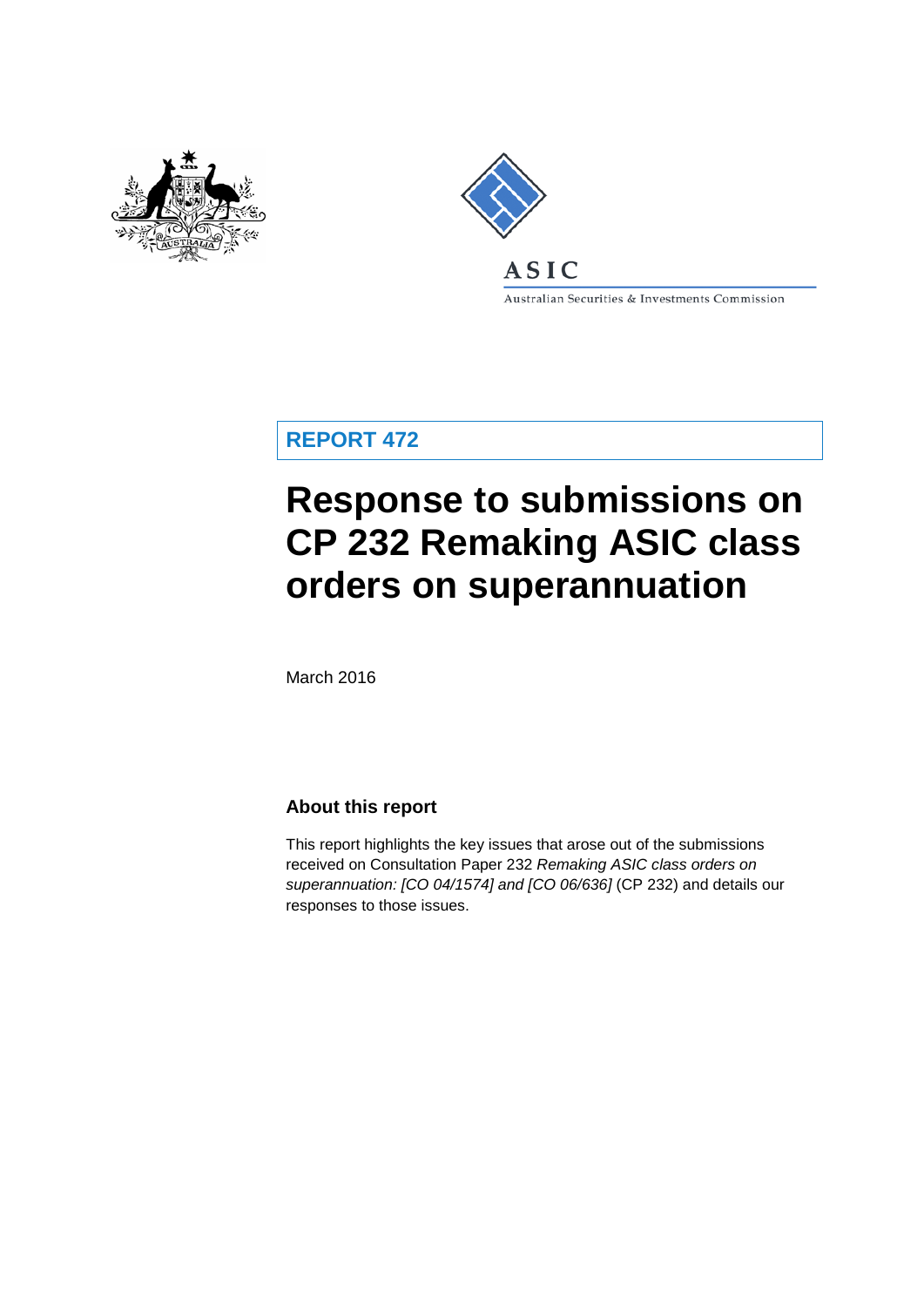#### **About ASIC regulatory documents**

In administering legislation ASIC issues the following types of regulatory documents.

**Consultation papers**: seek feedback from stakeholders on matters ASIC is considering, such as proposed relief or proposed regulatory guidance.

**Regulatory guides**: give guidance to regulated entities by:

- explaining when and how ASIC will exercise specific powers under legislation (primarily the Corporations Act)
- explaining how ASIC interprets the law
- describing the principles underlying ASIC's approach
- aiving practical guidance (e.g. describing the steps of a process such as applying for a licence or giving practical examples of how regulated entities may decide to meet their obligations).

**Information sheets**: provide concise guidance on a specific process or compliance issue or an overview of detailed guidance.

**Reports**: describe ASIC compliance or relief activity or the results of a research project.

### **Disclaimer**

This report does not constitute legal advice. We encourage you to seek your own professional advice to find out how the Corporations Act and other applicable laws apply to you, as it is your responsibility to determine your obligations.

This report does not contain ASIC policy.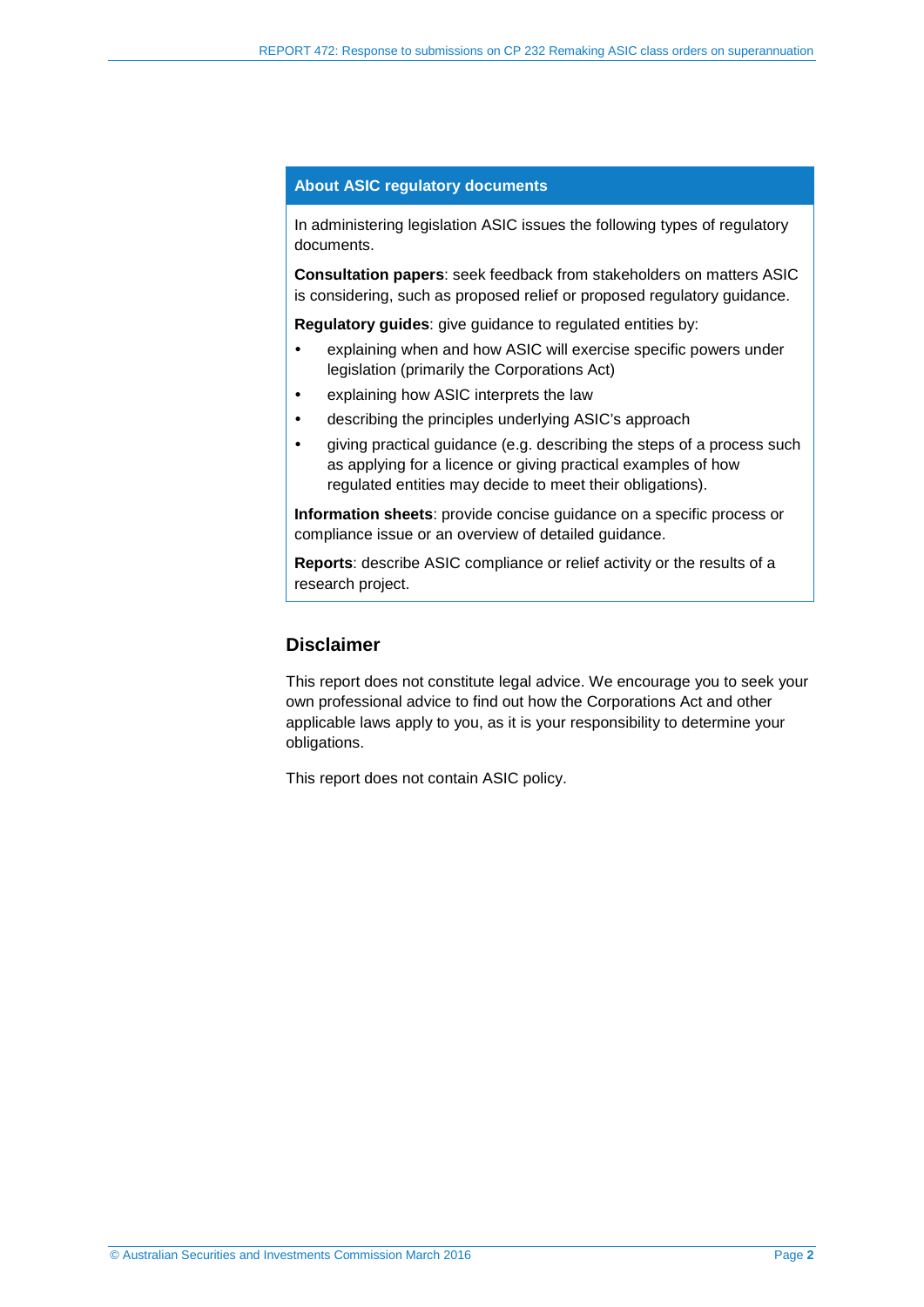## **Contents**

| $\mathsf{A}$ |                                                                |  |
|--------------|----------------------------------------------------------------|--|
|              |                                                                |  |
| в            |                                                                |  |
|              | RSE licence conditions and governing rules requirements6       |  |
|              |                                                                |  |
| C            |                                                                |  |
|              | Whether the relief should be continued given the exemption for |  |
|              |                                                                |  |
|              |                                                                |  |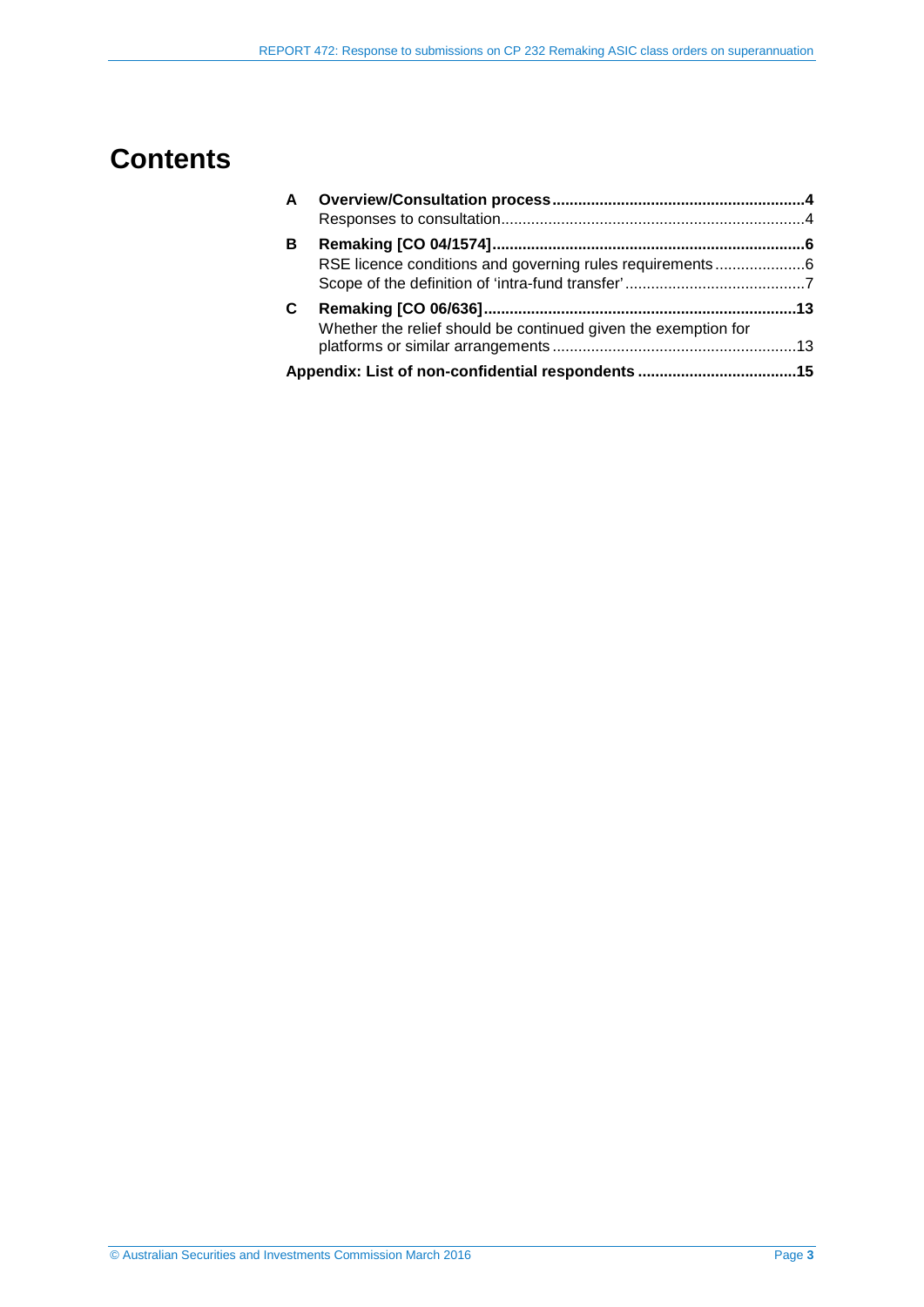## <span id="page-3-0"></span>**A Overview/Consultation process**

- 1 In Consultation Paper 232 *Remaking ASIC class orders on superannuation: [CO 04/1574] and [CO 06/636]* (CP 232), we consulted on proposals to continue our relief in:
	- (a) Class Order [CO 04/1574] *Application form and cooling-off relief for certain transfers of members between financial products and interests within a superannuation fund*, which is due to expire on 1 April 2016; and
	- (b) Class Order [CO 06/636] *Superannuation: Delivery of product disclosures for investment strategies*, which is due to expire on 1 October 2016.
- 2 We proposed to issue new ASIC instruments to continue the relief in [CO 04/1574] and [CO 06/636] with minor and technical changes only.
- 3 This report highlights the key issues that arose out of the submissions received on CP 232 and our responses to those issues. This report is not meant to be a comprehensive summary of all responses received. We have limited this report to the key issues.
- 4 For a list of the non-confidential respondents to CP 232, see the appendix. Copies of these submissions are currently available on the ASIC website at [www.asic.gov.au/cp](http://www.asic.gov.au/cp) under CP 232.

## <span id="page-3-1"></span>**Responses to consultation**

- 5 We received three non-confidential submissions and one confidential submission to CP 232, all of which were from representative bodies in the superannuation industry. We are grateful to respondents for taking the time to send us their comments.
- 6 For the proposed remaking of [CO 04/1574], the main issues raised were:
	- (a) whether we should remove the condition that the superannuation trustee must hold a registrable superannuation entity (RSE) licence that requires the governing rules of the superannuation fund to include certain types of provisions;
	- (b) whether the scope of the definition of 'intra-fund transfer' should be extended to avoid anomalies and to broaden the types of changes of composition to a person's membership of a superannuation fund that would be covered by the definition and, consequently, the terms of the relief; and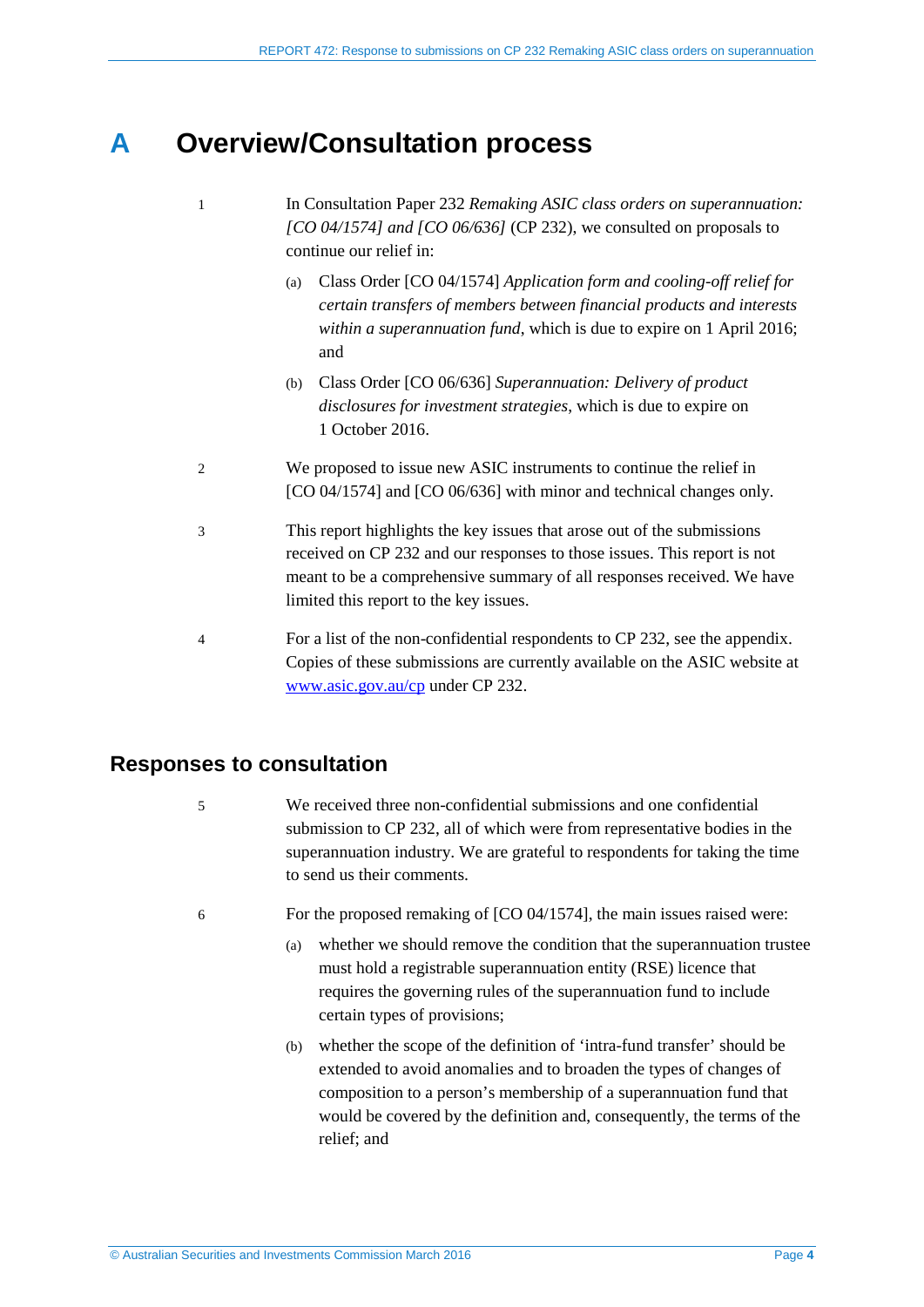- (c) whether the new ASIC instrument should expressly state that an attribution or transfer of an accrued default amount to a MySuper product is covered by the definition of an intra-fund transfer.
- 7 For the proposed remaking of [CO 06/636], the main issue raised was whether the relief should be continued in light of the exemption given in Class Order [CO 14/1252] *Technical modifications to Schedule 10 of the Corporations Regulations* from the look-through disclosure requirements for fees and costs for superannuation products that are available through a platform or similar arrangement.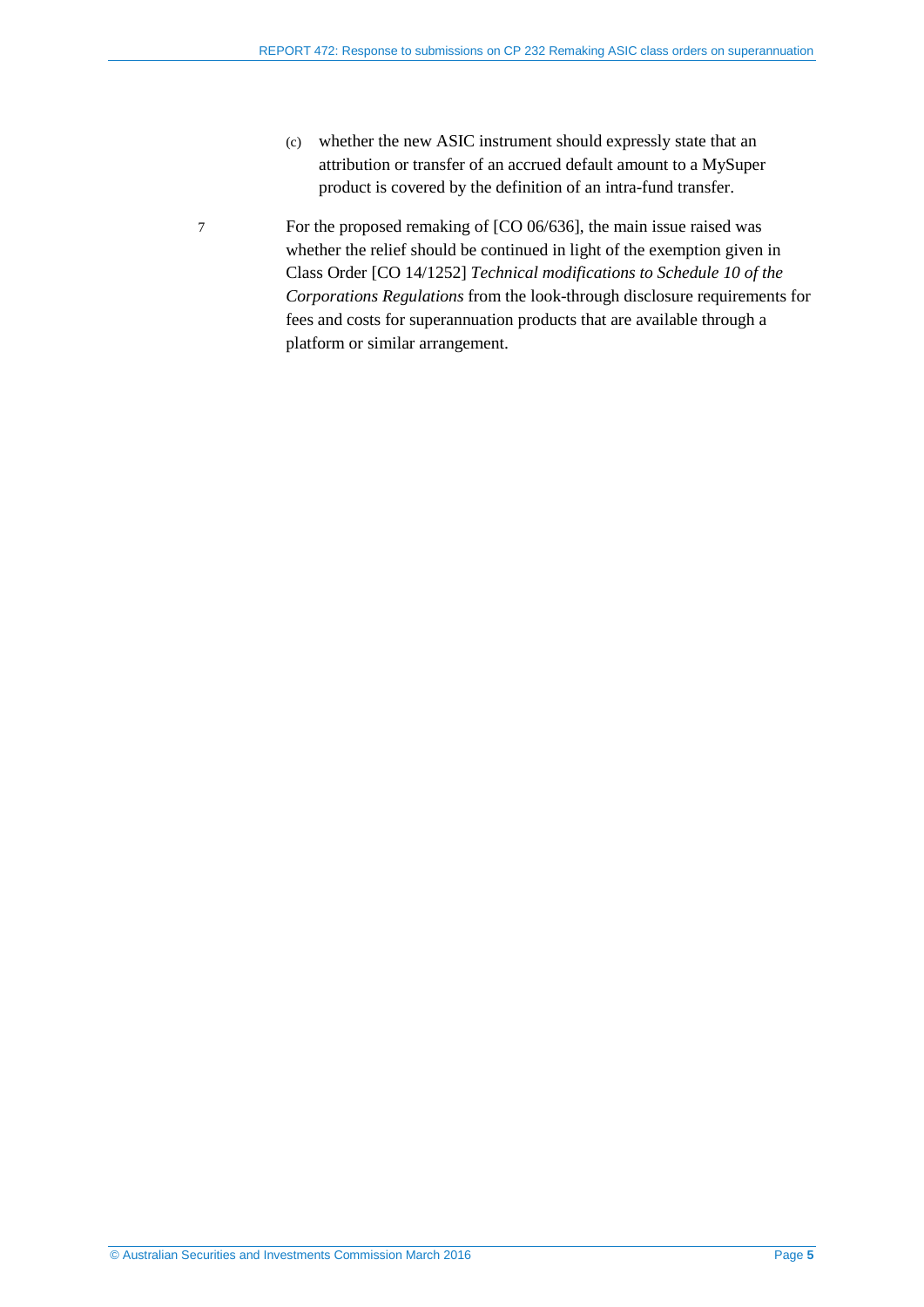## <span id="page-5-0"></span>**B Remaking [CO 04/1574]**

#### **Key points**

This section outlines the submissions on our proposal to remake [CO 04/1574] and our response to those submissions, including:

- whether we should require the superannuation trustee to hold an RSE licence that is subject to the governing rules of the superannuation fund, including certain types of provisions;
- whether the scope of the definition of intra-fund transfer should be extended to broaden the types of changes of composition within a superannuation fund that would be caught by the definition; and
- whether an amendment to the definition of intra-fund transfer is necessary for movements of accrued default amounts to a MySuper product.

The second and third points involve the scope of the definition of intra-fund transfer and are examined together.

## <span id="page-5-1"></span>**RSE licence conditions and governing rules requirements**

8 The application form and cooling-off relief under [CO 04/1574] is subject to various requirements about the conditions of the RSE licence of the trustee: see paragraph (4)(b)(i) of [CO 04/1574]. In CP 232, we proposed to continue these requirements in substantially the same terms: see paragraph  $6(2)(a)$  of draft ASIC Corporations (Application Form and Cooling-off Period Relief— Intra-Fund Transfers) Instrument 2015/XX.

> Note: The draft ASIC instrument is available on our website a[t www.asic.gov.au/cp](http://www.asic.gov.au/cp) under CP 232 at Attachment 1.

- 9 The trustee must hold an RSE licence that prohibits intra-fund transfers without the member's consent, unless:
	- (a) the transfer is to a section, division or plan of the superannuation fund that confers on the member equivalent rights to the rights that the member had under the original section, division or plan in respect of the benefits; or
	- (b) the transfer could, in the absence of our relief, have lawfully been made without the member's consent.
- 10 Respondents queried whether this requirement was still appropriate because many trustees have had significant changes made to their RSE licence conditions since the introduction of the Stronger Super reforms in 2012.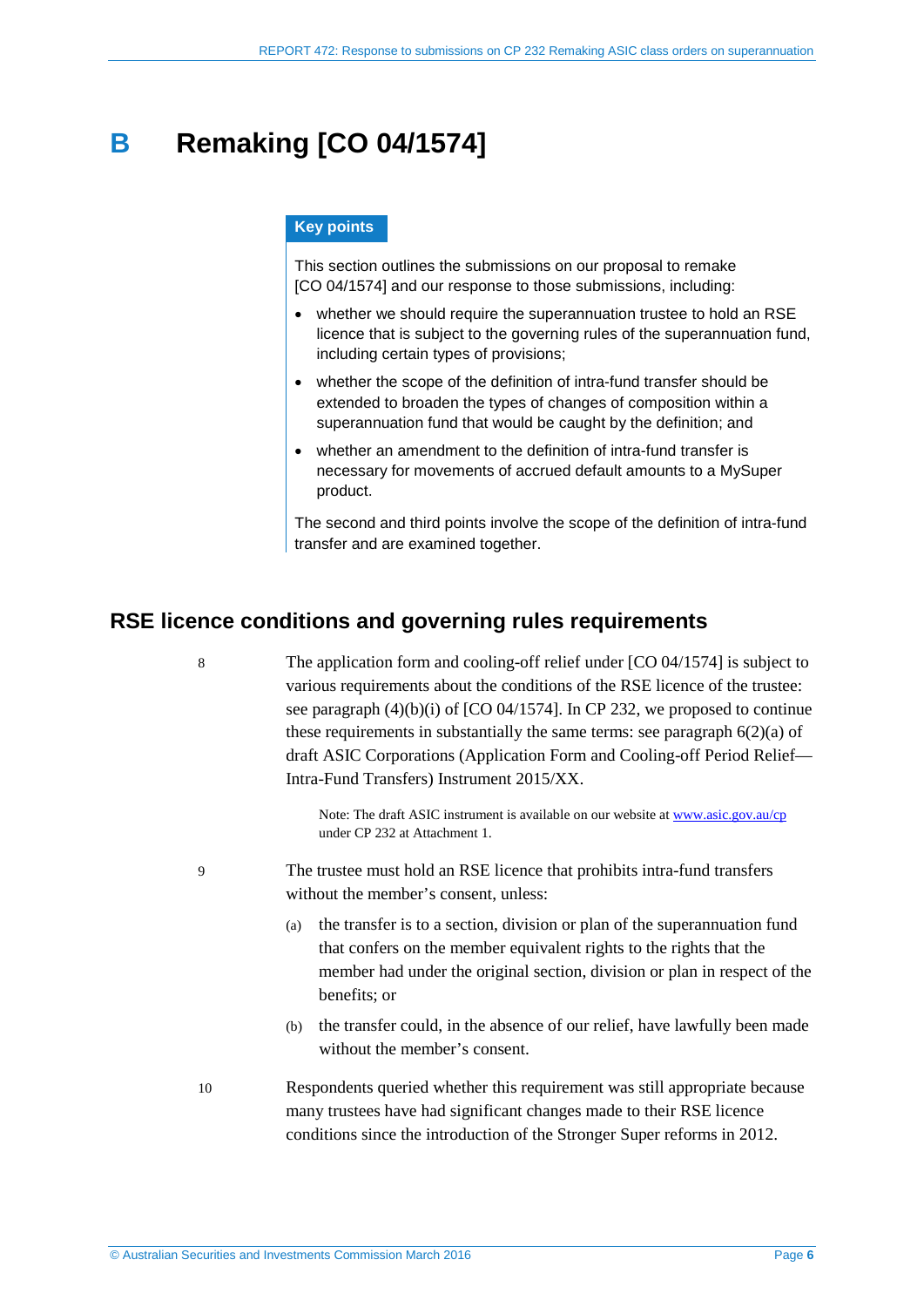11 Respondents also questioned whether the alternative limb in paragraph  $(6)(2)(a)(i)(B)$  of the draft ASIC instrument (i.e. that the transfer could have been lawfully made without the member's consent in the absence of ASIC relief) should be removed. The argument is that an ASIC instrument should not include a condition that reflects what the law already allows and such a condition is duplicative, superfluous and confusing.

#### *ASIC's response*

Our view is that the requirement with respect to a superannuation fund's governing rules is still necessary because the Australian Prudential Regulation Authority (APRA) recently notified ASIC that the RSE licence conditions in [CO 04/1574], which we have continued in ASIC Corporations (Superannuation: Accrued Default Amount and Intra-Fund Transfers) Instrument 2016/64, are usually imposed by APRA on a trustee before a proposed intra-fund transfer is made.

This pre-condition of relief is designed to protect superannuation fund members so that the relief will only be available to an intrafund transfer where the transfer satisfies the equivalent rights test or the transfer is lawful.

Respondents did not identify compelling reasons as to why we should dispense with this safeguard for members.

### <span id="page-6-0"></span>**Scope of the definition of 'intra-fund transfer'**

12 Respondents queried the scope of the definition of intra-fund transfer in relation to:

- (a) the types of changes of composition within a superannuation fund that would be caught by the definition; and
- (b) movements of accrued default amounts to a MySuper product.

### **The types of changes of composition within a fund**

13 The concept of an 'intra-fund transfer' is central to the application form and cooling-off relief. Two identical definitions of intra-fund transfer are used in [CO 04/1574]: see paragraphs  $(3)(b)$  and  $(5)$ . In CP 232, we proposed to retain the definition of intra-fund transfer in the draft ASIC instrument in substantially the same terms.

- 14 Under both the existing and proposed definitions, an intra-fund transfer means:
	- (a) a disposal of an interest in the superannuation fund and the acquisition of an interest in the fund of a different class in substitution for the interest disposed of; or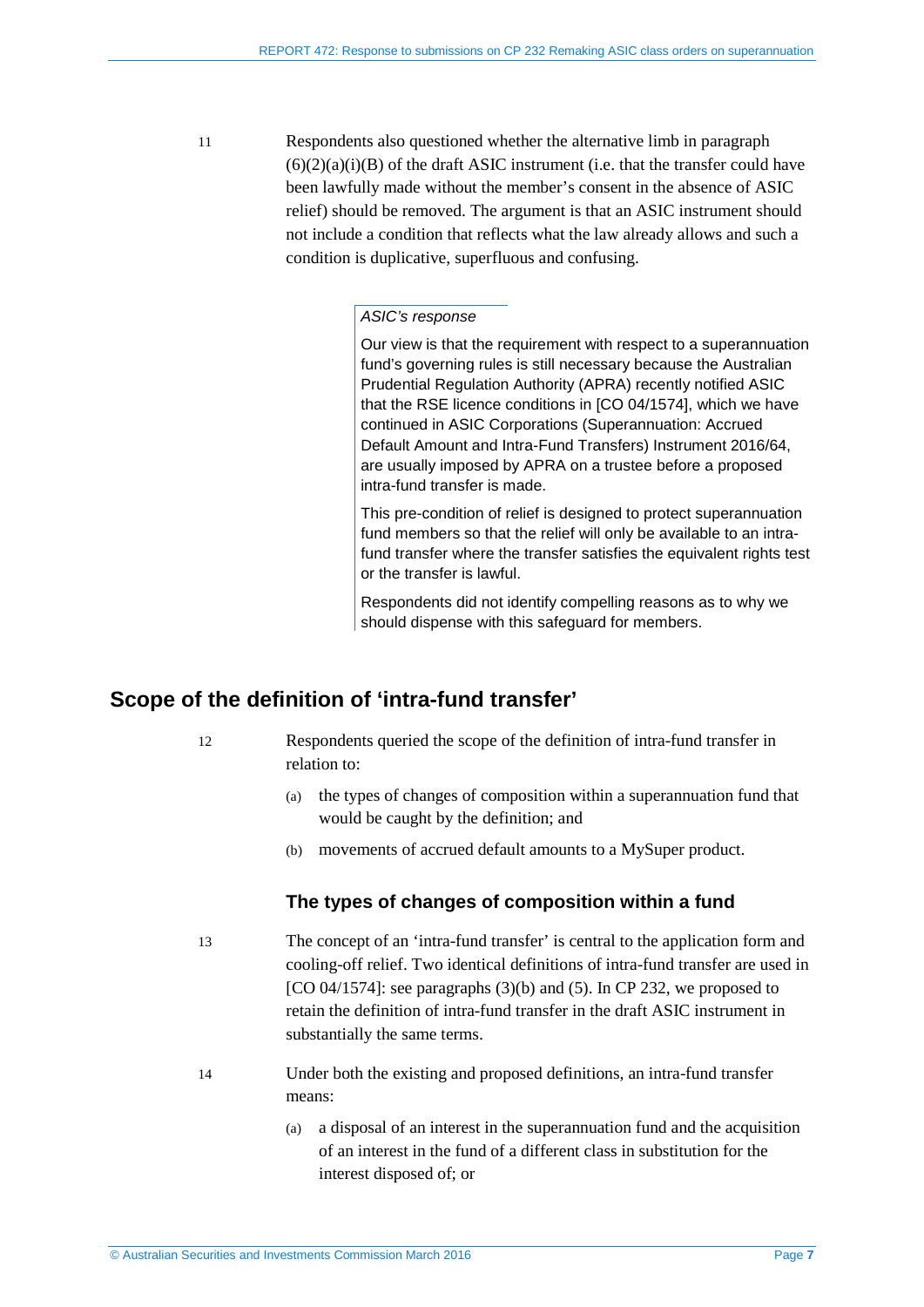- (b) any other circumstance where a person's membership of the superannuation fund in relation to a financial product or a sub-plan changes to membership of the fund in relation to another financial product or another sub-plan.
- 15 Some respondents raised a possible gap between the definition of intra-fund transfer and a change in the composition of a member's sub-plan membership under reg 7.9.02(4) of the Corporations Regulations 2001 (Corporations Regulations). In particular, clarification was sought as to whether a change of membership within a superannuation fund that does not clearly involve a change from one sub-plan to another will trigger the application form and cooling-off requirements.
- 16 The concept of a sub-plan is defined in reg 1.0.02 of the Corporations Regulations. It means, in relation to a regulated superannuation fund, a segment of a fund comprising a member or members of the fund that the trustee determines should be made as a sub-plan. Regulation 7.9.02 governs the situation where a trustee proposes to make a determination as to whether a sub-plan should be made. In making a determination, the trustee must have regard to all relevant matters, including the matters set out in reg 7.9.02(2).
- 17 Under reg 7.9.02(4), there is a deemed issue of a new interest in a superannuation fund if a person is a member of a fund in relation to a subplan and either:
	- (a) the person's membership changes to membership in relation to another sub-plan; or
	- (b) the person holds interests in two or more sub-plans at the same time.
- 18 A deemed issue of a new interest under reg 7.9.02(4) will trigger the Product Disclosure Statement (PDS), application form and cooling-off requirements.
- 19 Respondents sought clarification on whether a change of membership within a superannuation fund that does not clearly involve a change from one subplan to another will fall within reg 7.9.02(4) and, therefore, be an issue of a new interest triggering the PDS, application form and cooling-off requirements.
- 20 In particular, clarification was sought on when a trustee will be taken to have created a sub-plan for the purposes of reg 7.9.02 where the trustee has not formally made a determination of a sub-plan under the regulation but recognises different categories of membership, as may be the case for employer plans created by industry superannuation funds and master superannuation funds.
- 21 In addition, respondents sought clarification on whether a member transferring from the main part of the superannuation fund to a sub-plan is a change of membership in relation to a sub-plan for the purposes of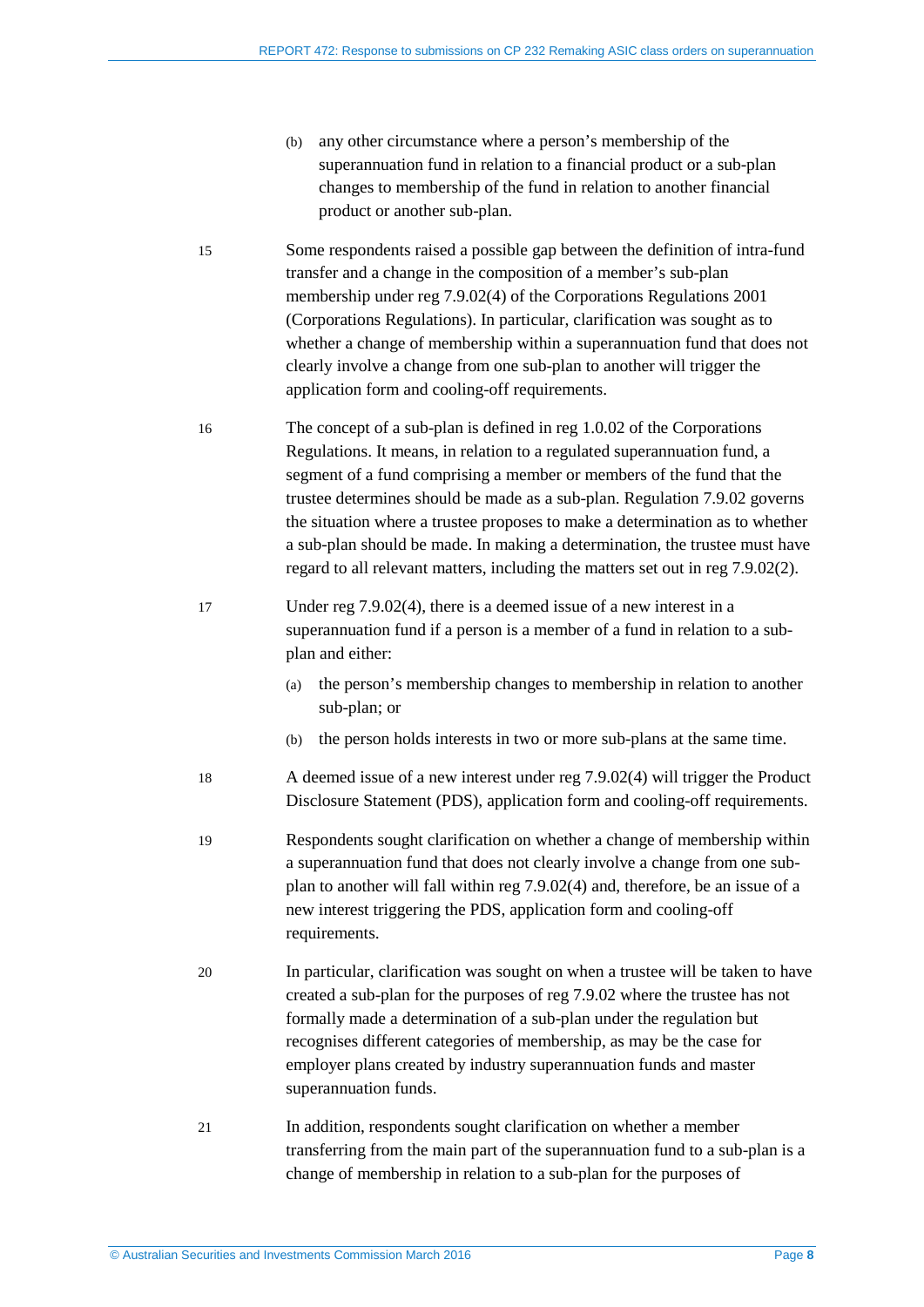reg 7.9.02(4). Respondents raised the argument that, in these instances, the movement may fall outside both limbs of the definition of intra-fund transfer.

- 22 Some respondents noted that the definition of intra-fund transfer in [CO 04/1574] is broader than the scope of changes of membership within a superannuation fund that are covered by reg 7.9.02(4). The apparent rationale for this position is that it is possible that a change of membership within a fund that does not involve a change of membership between subplans under reg 7.9.02(4) may still involve the issue of a new interest in the superannuation fund.
- 23 Relevantly, one respondent noted that where a person is transferred from the main part of a superannuation fund to a sub-plan or to different categories of membership, it is likely that a new interest in the fund will be issued, regardless of whether the transfer is covered by reg 7.9.02(4).

#### *ASIC's response*

In our view, the scope of the definition of intra-fund transfer is sufficiently broad to cover the situations raised by respondents.

The second limb of the definition covers the deemed issue under reg 7.9.02(4) that involves changes in the composition of a person's membership of sub-plans. Otherwise, the first limb of the definition of intra-fund transfer should capture any other changes to the composition of a person's membership of a superannuation fund that would be regarded under Pt 7.9 of the *Corporations Act 2001* (Corporations Act) as being the issue of a new interest in the fund.

It is also our view that if a trustee has not formally created a subplan but different categories of membership are recognised, it is possible that a change to the composition of a person's membership in the superannuation fund within available categories of membership will be regarded as the issue of a new interest in the fund irrespective of whether reg 7.9.02(4) is triggered.

Where such a change to a person's composition of membership within a superannuation fund occurs, it is arguable that the change will be covered by the first limb of the definition of intrafund transfer in the new ASIC instrument: see ASIC Corporations (Superannuation: Accrued Default Amount and Intra-Fund Transfers) Instrument 2016/64. Therefore, the application form and cooling-off relief would apply.

In light of the above, we do not consider that the definition of intra-fund transfer should be changed.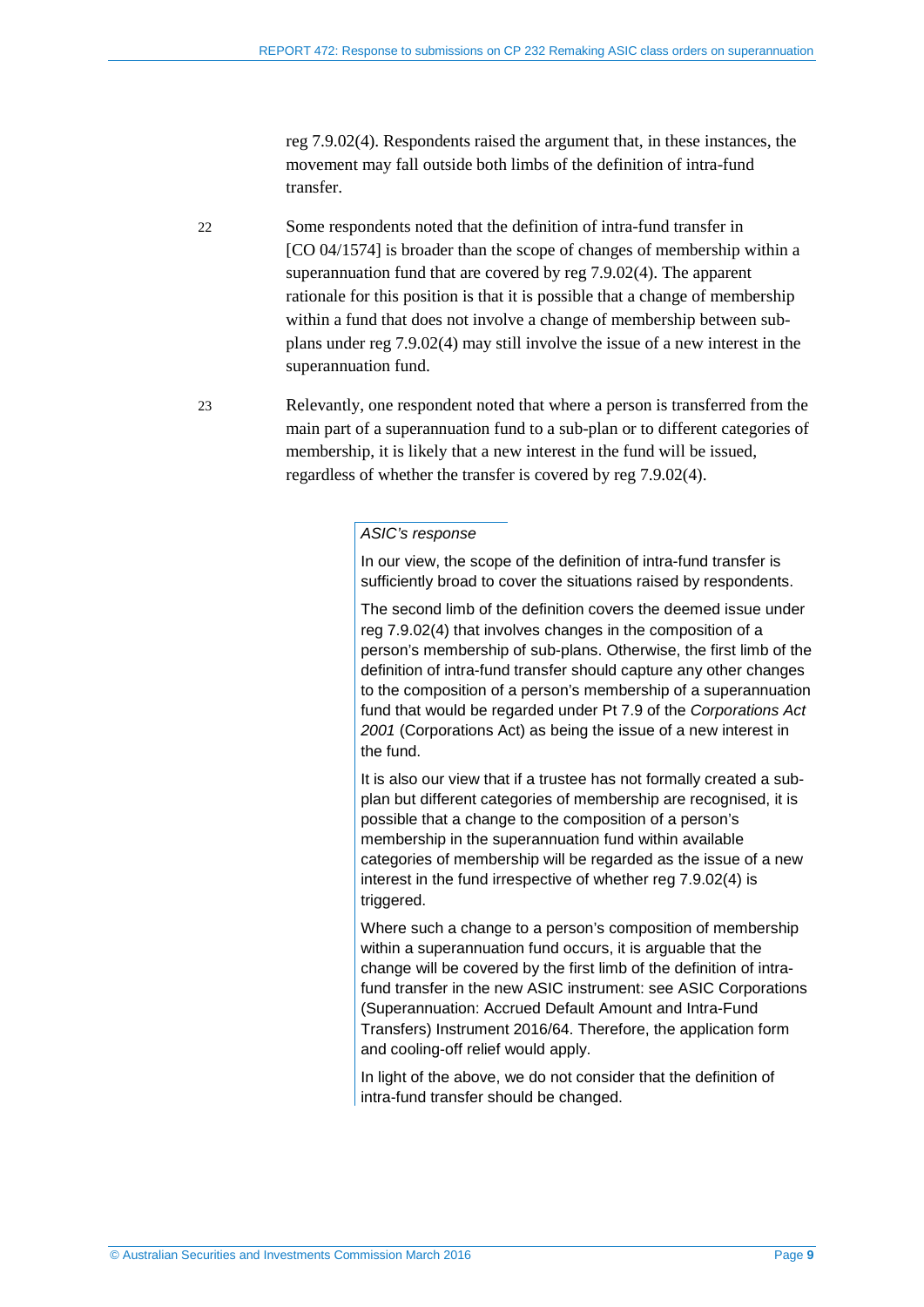#### **Accrued default amount transfers**

- 24 Respondents raised concerns that it is unclear whether a transfer of an accrued default amount to a MySuper product would fall within the scope of the definition of intra-fund transfer. If it does, the transfer would not be subject to the application and cooling-off requirements.
- 25 Under s20B of the *Superannuation Industry (Supervision) Act 1993* (SIS Act) an 'accrued default amount' is, for a member of a regulated superannuation fund, the amount of a member's superannuation interests:
	- (a) where the member has not given the trustee of the fund any direction about the investment option to be applied; or
	- (b) that is invested in the 'default' investment option under the current governing rules of the fund (i.e. the investment option that would apply for a new member if no direction were given).
- 26 Under the Stronger Super reforms, a trustee must transfer all accrued default amounts to a MySuper product by 1 July 2017: s387 of the SIS Act. The MySuper product may be in the same superannuation fund in which the accrued default amount is held, or the MySuper product may be in a different fund.
- 27 If the MySuper product is in a different superannuation fund, the transfer from the accrued default amount to the new MySuper product will usually involve the issue of an interest in a new fund, which will mean that the trustee of the new fund must give the member a PDS for the new fund.

#### *ASIC's response*

The question of whether a particular movement of an accrued default amount to a MySuper product in the same superannuation fund will be an intra-fund transfer will depend on the substantive nature of the change from the default environment to the MySuper product. In practice, such a movement is likely to be caught by one of the two limbs of the definition of intra-fund transfer.

The concept of an intra-fund transfer is limited to a change to the composition of a member's interest within the same superannuation fund. Therefore, the relief from the application form and cooling-off requirements is currently unavailable where an accrued default amount is transferred to a MySuper product in a different fund. In the normal scenario where a transfer to a MySuper product in a different fund will mean that an interest in the new fund is issued to the member, the application form and cooling-off requirements are likely to apply. No statutory exemptions are available in this scenario.

Our view is that the operation of the application form and coolingoff requirements under these circumstances is not appropriate. It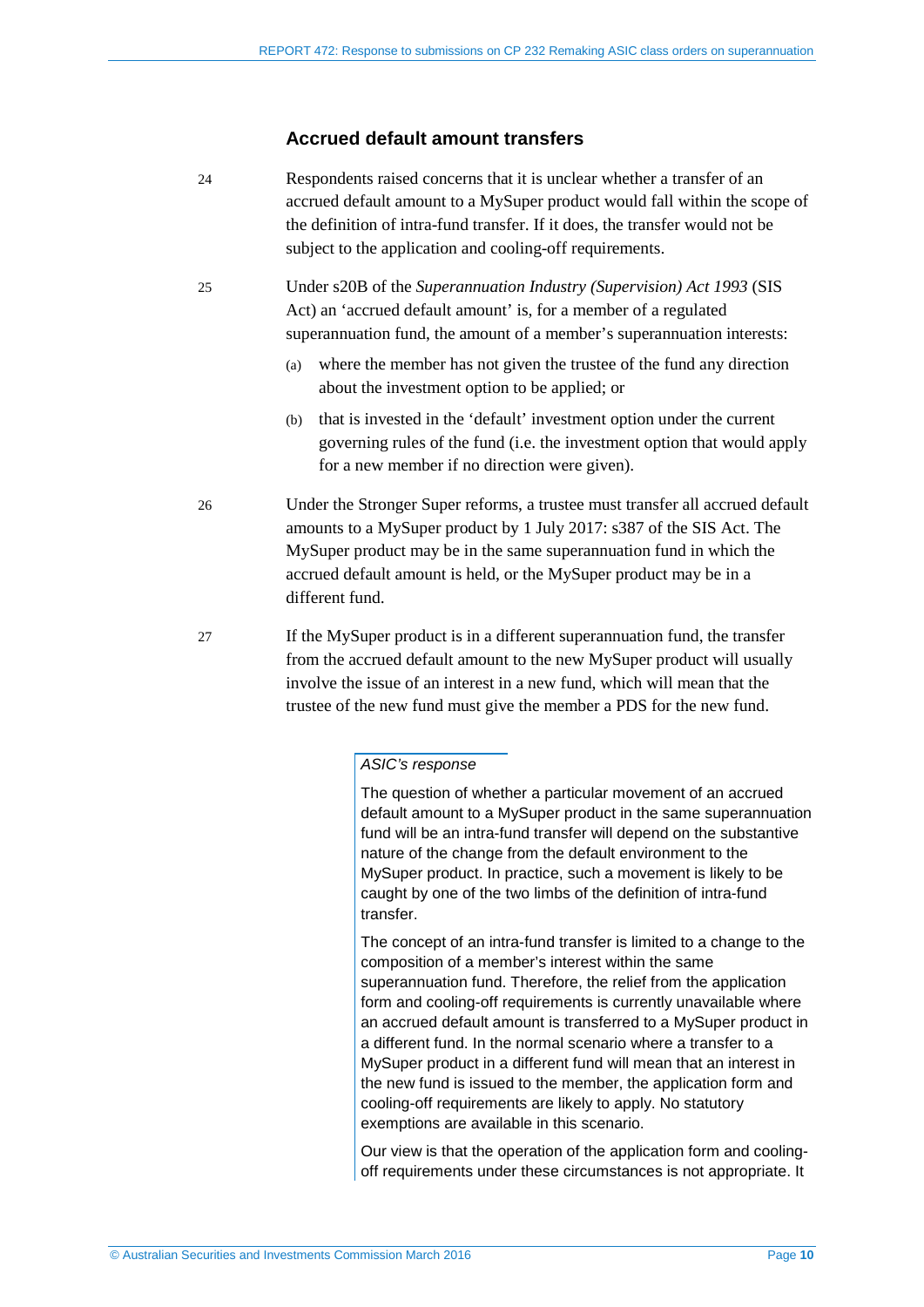may also confuse a member when an accrued default amount is transferred to a MySuper product. This is the case irrespective of whether the MySuper product is in a different superannuation fund or whether the transfer would satisfy the definition of an intra-fund transfer.

The operation of the application form and cooling-off requirements is not appropriate for the following reasons:

- the compulsory nature of the transfer means that the application form process serves no useful purpose and cooling-off rights are not relevant; and
- members are adequately protected by transition disclosure regimes that are designed for the movement of an accrued default amount to a MySuper product—in addition, the movement may require a PDS to be given to the member, especially if the MySuper product is in a different superannuation fund.

By way of background, if the movement of an accrued default amount to a MySuper product involves a 'substantive change', the trustee must give the member a transition disclosure notice at least 90 days before the proposed movement: reg 9.46 of the Superannuation Industry (Supervision) Regulations 1994 (SIS Regulations).

The types of substantive changes are set out in reg 9.46(2) of the SIS Regulations and include:

- an increase in a fee or charge that applies to the accrued default amount;
- a reduction in an insured benefit that is attributable to the member;
- an increase in an insurance premium that is attributable to the member; and
- a change in the investment strategy that relates to the accrued default amount.

The information that must be included in a transition disclosure notice is set out in reg 9.46(3) of the SIS Regulations (e.g. how the member may opt out of the proposed transfer and how the member may obtain a PDS for the MySuper product).

If the movement of an accrued default amount to a MySuper product does not involve a substantive change, the trustee must give the member a significant event notice under s1017B of the Corporations Act: see s1017B(1A)(c) and reg 7.9.11LB of the Corporations Regulations. The trustee may give the notice up to 12 months after the movement occurs.

However, it is good practice and helpful to members for a trustee to notify members in advance of a transfer to the extent possible: see Information Sheet 169 *Notifying members about superannuation transfers: Accrued default amounts (MySuper transition)* (INFO 169).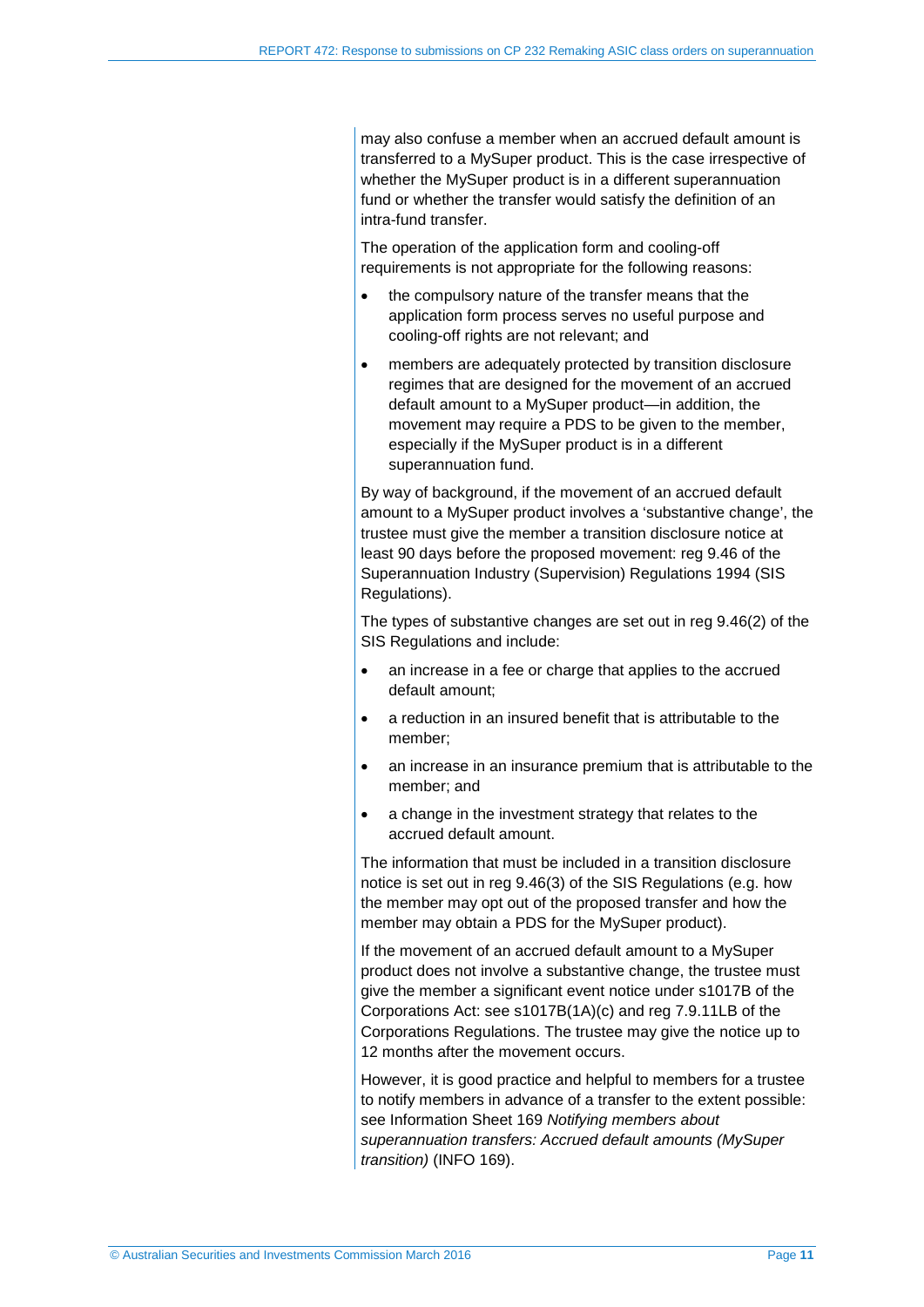Specific content requirements apply to a significant event notice when an accrued default amount is transferred to a MySuper product: see s1017B(4), as inserted by reg 7.9.11LB of the Corporations Regulations. The specific content requirements include how the member may obtain a PDS for the MySuper product and any other information that the member needs to understand the movement.

We consider that the best course of action is to exempt an accrued default amount transfer to a MySuper product from the application form and cooling-off requirements. This will provide the following benefits:

- *certainty*—a trustee will no longer have to evaluate whether a particular movement will trigger the application form and cooling-off requirements;
- *sensibility*—an exemption from the application form and cooling-off requirements is consistent with the position that these requirements should not operate in relation to an accrued default amount transfer to a MySuper product; and
- *simplicity*—the proposed exemption is easy to understand and avoids the complexities associated with examining whether the intra-fund transfer definition is satisfied.

In conclusion, we have decided to expand the relief by taking a two-pronged approach. Firstly, we are expanding the scope of the exemption to cover all transfers of an accrued default amount to a MySuper product. When such a transfer occurs, the exemption applies regardless of whether the MySuper product is in a different fund. The definition of an intra-fund transfer is not relevant for this purpose.

Secondly, where the first limb does not apply, the existing relief for intra-fund transfers will continue with non-substantive changes to the terms of the relief.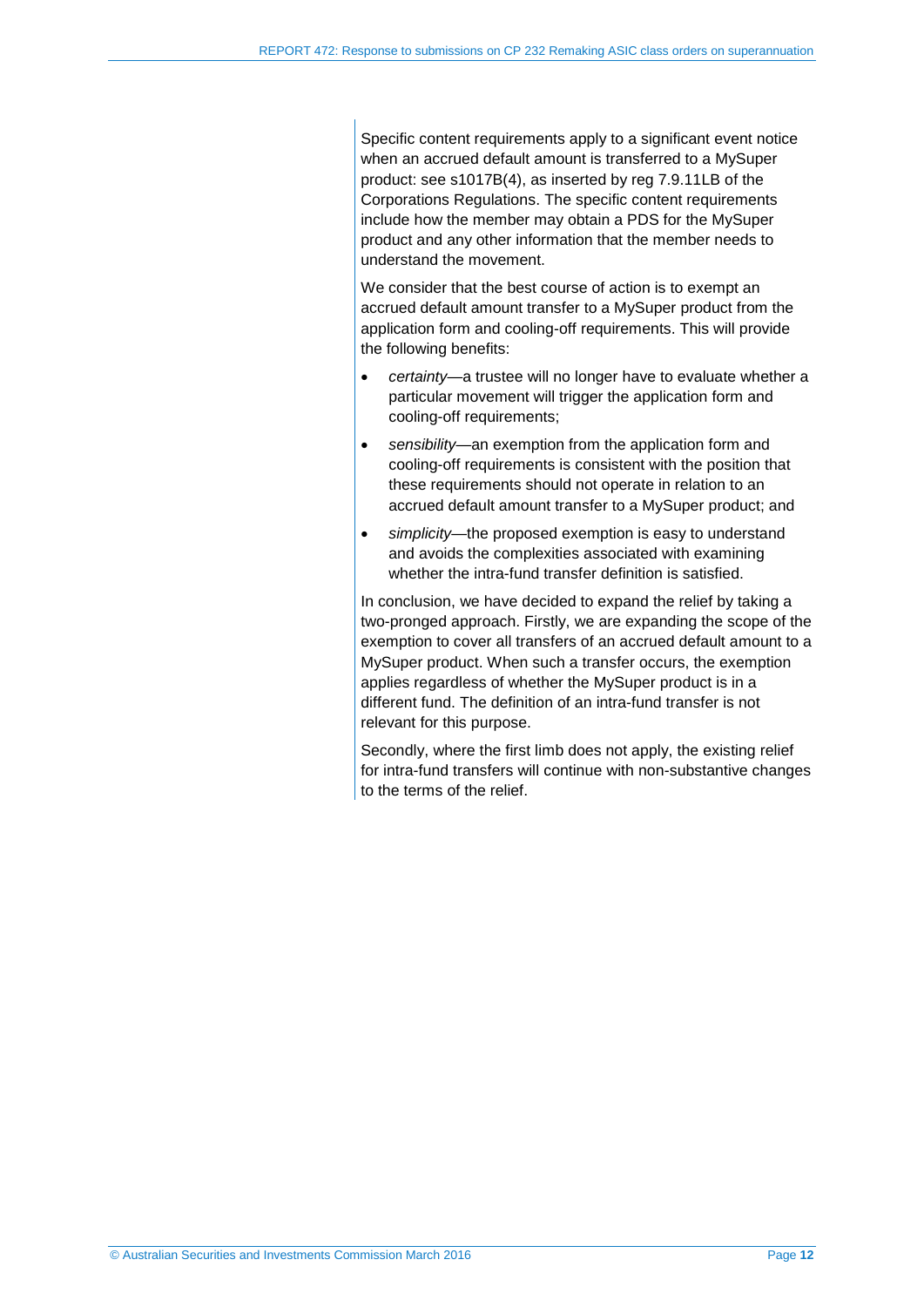## <span id="page-12-0"></span>**C Remaking [CO 06/636]**

#### **Key points**

This section outlines the submissions on our proposal to remake [CO 06/636] and our response to those submissions.

The main issue raised was whether the relief in [CO 06/636] should be continued in light of the exemption given in [CO 14/1252] from the lookthrough disclosure requirements for fees and costs for superannuation products that are available through a platform or similar arrangement.

## <span id="page-12-1"></span>**Whether the relief should be continued given the exemption for platforms or similar arrangements**

28 The purpose of the relief in [CO 06/636] is to provide trustees and issuers of financial products that are available through a custodial arrangement (an accessible financial product) with flexibility in giving PDSs to members. This flexibility should also result in a member being given product information that is better suited to their information needs than would be the case if the member were given a PDS for the superannuation fund by the trustee and a PDS by the issuer of the accessible financial product.

- 29 Respondents expressed concern about the exemption in [CO 14/1252]. In essence, the concern is that the look-through disclosure requirements for fees and costs will not apply to superannuation products held through platforms or similar arrangements. This gap is suggested to stem from the carve-out in paragraph (b) of the definition of 'interposed vehicle' in [CO 14/1252] from the fees and costs disclosure requirements. One respondent claimed that this carve-out should be removed and proposed that the relief in [CO 06/636] should not be continued on a permanent basis.
- 30 An alternative suggested by one respondent was that the relief in [CO 06/636] should be rolled over for a short period to afford the government a reasonable opportunity to consider options about fee disclosure for platforms or similar arrangements.

*ASIC's response*

Our view is that the merits of look-through fee disclosure for superannuation products held through platforms or similar arrangements is a separate matter from the flexibility provided in [CO 06/636]. The fundamental effects of the new ASIC instrument (see ASIC Corporations (Superannuation: Investment Strategies) Instrument 2016/65) will be that: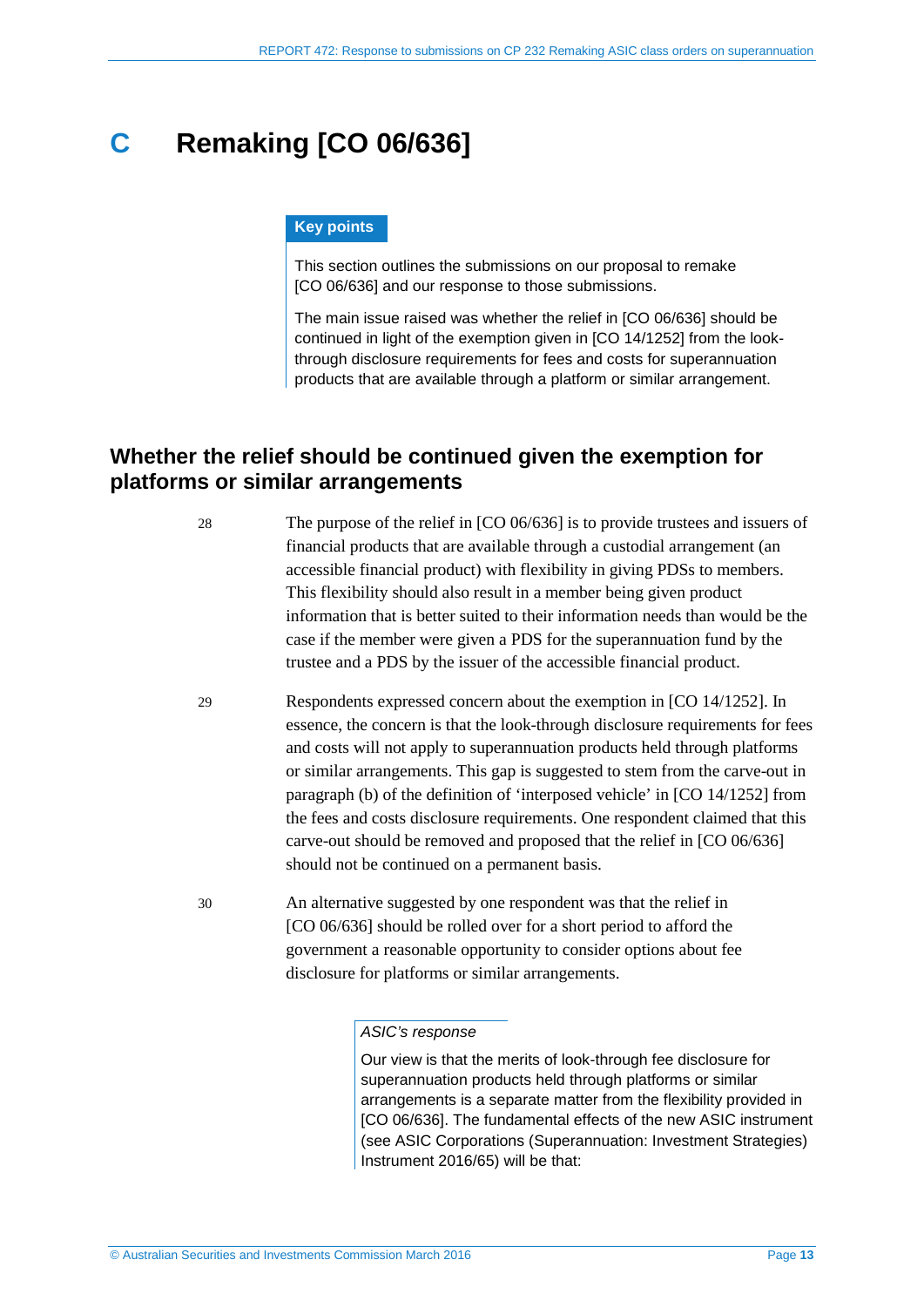- it gives the superannuation fund trustee or the issuer of the accessible financial product options to provide PDSs that are streamlined and it avoids unnecessary duplication; and
- if the relief is relied on, the PDS information must, subject to some technical modifications, satisfy the requirements under the shorter PDS regime and/or the long-form PDS regime, as the case may be.

In other words, the existing requirements for PDSs overlay the alternative options available in the remade ASIC instrument.

Regardless of whether ASIC or the government chooses to change the parameters of fees and costs disclosure in PDSs for superannuation products that are available through a platform or similar arrangement, the policy principles that underpin [CO 06/636] still apply.

As a result, we consider that the relief should be continued in substantially the same form.